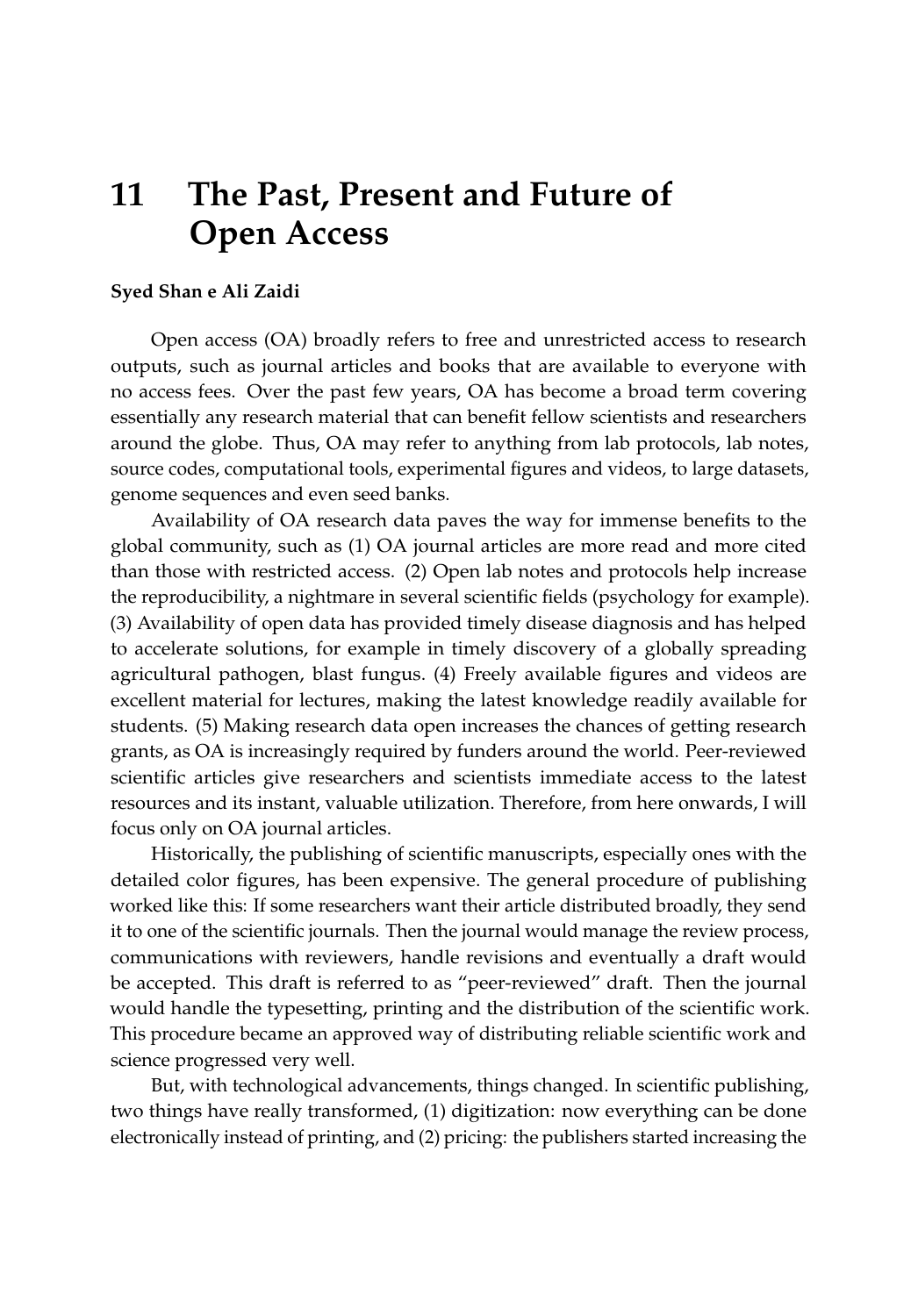price of subscriptions to many of their journals. And so, as the physical barriers were being reduced (for instance, no need to go to library to read an article), the financial barriers were growing higher. Research has shown that journal prices have increased by almost two hundred and fifty percent over the past thirty years. As an example, the fifteen most researched academic disciplines have an average price of more than a thousand dollars for one journal (for one subscription for one year). This is an average and it can be as high as forty thousand dollars for some journals [\[1\]](#page-2-0). These two things have supported the need for data availability, especially for people working in low income countries where not enough funds are available for libraries to buy these expensive subscriptions. The irony in OA is exemplified by a recent article that talks about the global benefits of open science in low income countries, especially in Africa. But, since it is published in a pay-walled journal, this article that advocates OA is not OA itself [\[2\]](#page-2-1).

The current publishing system, as described above, is under massive criticism. The journals are not producing the published scientific material. They don't employ the people who write the papers; they don't even employ the people who review the papers. Scientists are paid by the government from tax-payers' money to do research and distribute that knowledge. So, if years of work by a group of government-funded scientists is compressed into a paper and that paper is not made available to the public, it is against the basic concept of scientific progress.

The future, in my opinion, is that scientists should change their practices. Publishers depend on scientists' work and not the other way around. Scientists, despite being great explorers in terms of knowledge, have been very conservative in terms of changing their practices. This has allowed journals to not respond to the community pressure towards openness. Scientists should move ahead of their double standards. They cannot support OA and want to publish their paper in restricted-access high impact factor journal at the same time. I urge all readers to read and, if they agree, to sign the San Francisco Declaration on Research Assessment (DORA: www.sfdora.org/sign/). It would be an excellent start towards breaking the monopoly and bias of the impact factor conundrum. A vast community of scientists around the world advocating OA on powerful social media platforms, such as Twitter, is a hope for change in the near future. OA preprint journals and the increasing number of research articles available on such platforms is another positive sign. I hope that the coming generation of scientists will adapt these changes and assure global availability of open research data.